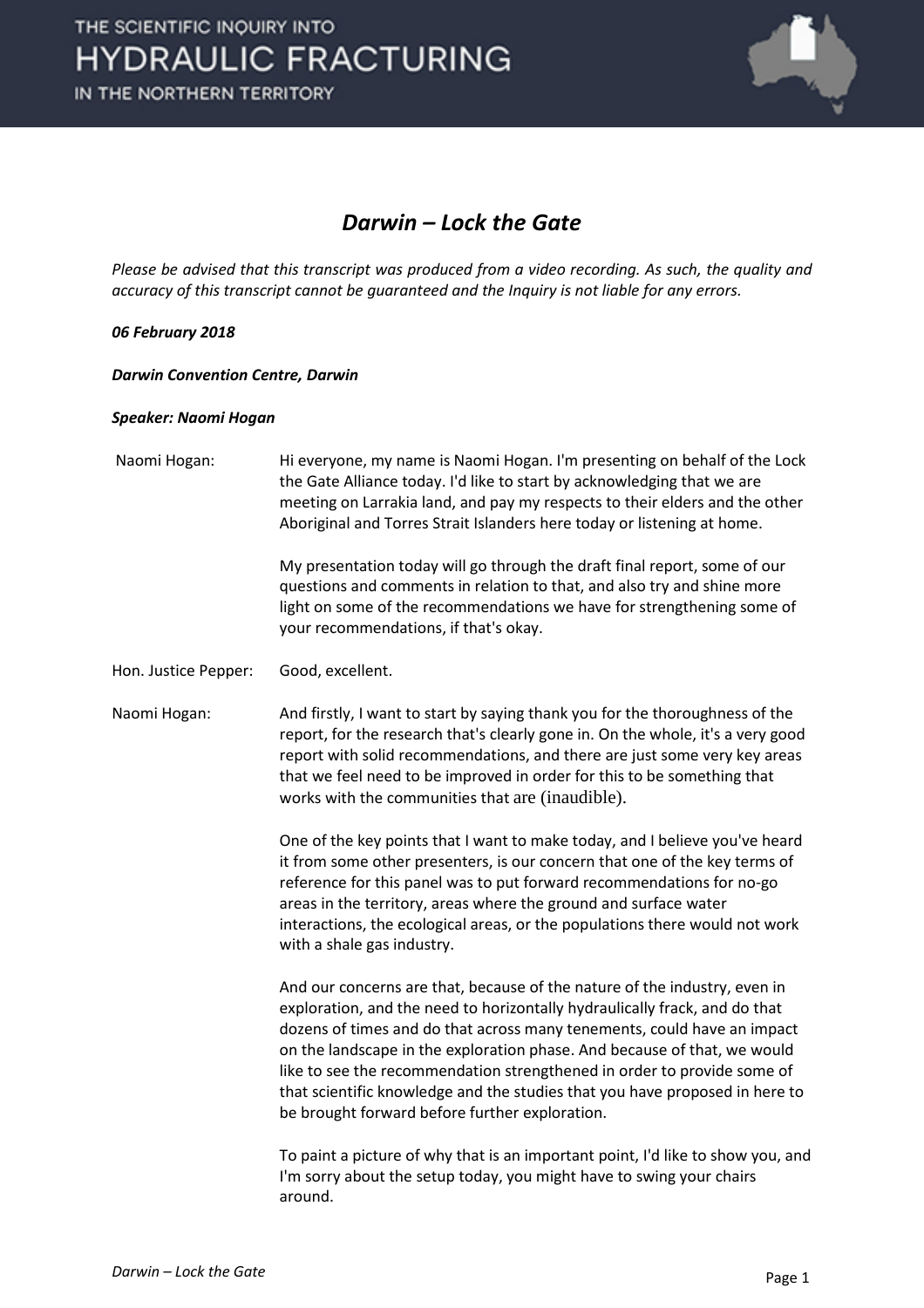## THE SCIENTIFIC INQUIRY INTO **HYDRAULIC FRACTURING**

IN THE NORTHERN TERRITORY



| Hon. Justice Pepper:                                           | No, no, we have a very large screen, but you can't see right there.                                                                                                                                                                                                                                                                                                                                                                    |  |
|----------------------------------------------------------------|----------------------------------------------------------------------------------------------------------------------------------------------------------------------------------------------------------------------------------------------------------------------------------------------------------------------------------------------------------------------------------------------------------------------------------------|--|
| Naomi Hogan:                                                   | So I'd like to show you this footage here. It's from a couple, Jo and Allen,<br>that are on Lucy Creek Station. They had PetroFrontier and then Statoil on<br>their property, and they're talking in this interview about two wells that<br>were drilled, one of which was the Baldwin well, which we've heard a bit<br>about through the draft final report, and some of the problems that that<br>well had with the internal casing. |  |
|                                                                | I think this will paint you a picture of why, unlike what Santos just<br>presented, the current laws and regulations for exploration do not protect<br>landholders, do not protect the environment, and are not sufficient to go<br>forward with trust and support from the community across the Northern<br>Territory.                                                                                                                |  |
|                                                                | So yeah, this was recorded a few weeks ago. We absolutely tried to keep all<br>of our questions very fair and balanced, and just let them talk about their<br>experience. So I hope you find that useful.                                                                                                                                                                                                                              |  |
| Hon. Justice Pepper:                                           | Thank you.                                                                                                                                                                                                                                                                                                                                                                                                                             |  |
| Naomi Hogan:                                                   | It goes for about ten minutes.                                                                                                                                                                                                                                                                                                                                                                                                         |  |
| Hon. Justice Pepper:                                           | That's fine.                                                                                                                                                                                                                                                                                                                                                                                                                           |  |
| (10 Minute Video of Jo & Allen from Lucy Creek Station played) |                                                                                                                                                                                                                                                                                                                                                                                                                                        |  |
|                                                                |                                                                                                                                                                                                                                                                                                                                                                                                                                        |  |
| Hon. Justice Pepper:                                           | Thank you.                                                                                                                                                                                                                                                                                                                                                                                                                             |  |
| Naomi Hogan:                                                   | No worries. So I just wanted to show that Jo and Allen said that they were<br>happy for their story of Lucy Creek Station to be told here just to help sort of<br>bring to life some of the impacts that happened with exploration.                                                                                                                                                                                                    |  |
|                                                                | That story was from their interactions with just two exploration wells, so I<br>thought it would be useful to sort of see the scale, and hear about the<br>trucks, and talked about some of the benefits that they found from having<br>them there, but also some of the impacts.                                                                                                                                                      |  |
| Hon. Justice Pepper:                                           | Which company? I might've missed that.                                                                                                                                                                                                                                                                                                                                                                                                 |  |
| Naomi Hogan:                                                   | So that was PetroFrontier started, and then they sold it to Statoil. Now those<br>wells have all since been abandoned, particularly after the problem they had<br>with the internal casing on the Baldwin well.                                                                                                                                                                                                                        |  |
|                                                                | Some of the things that I want to pull out of there, and sorry, my<br>presentation will jump around in terms of which chapter I'm referring, keep<br>everyone on your toes.                                                                                                                                                                                                                                                            |  |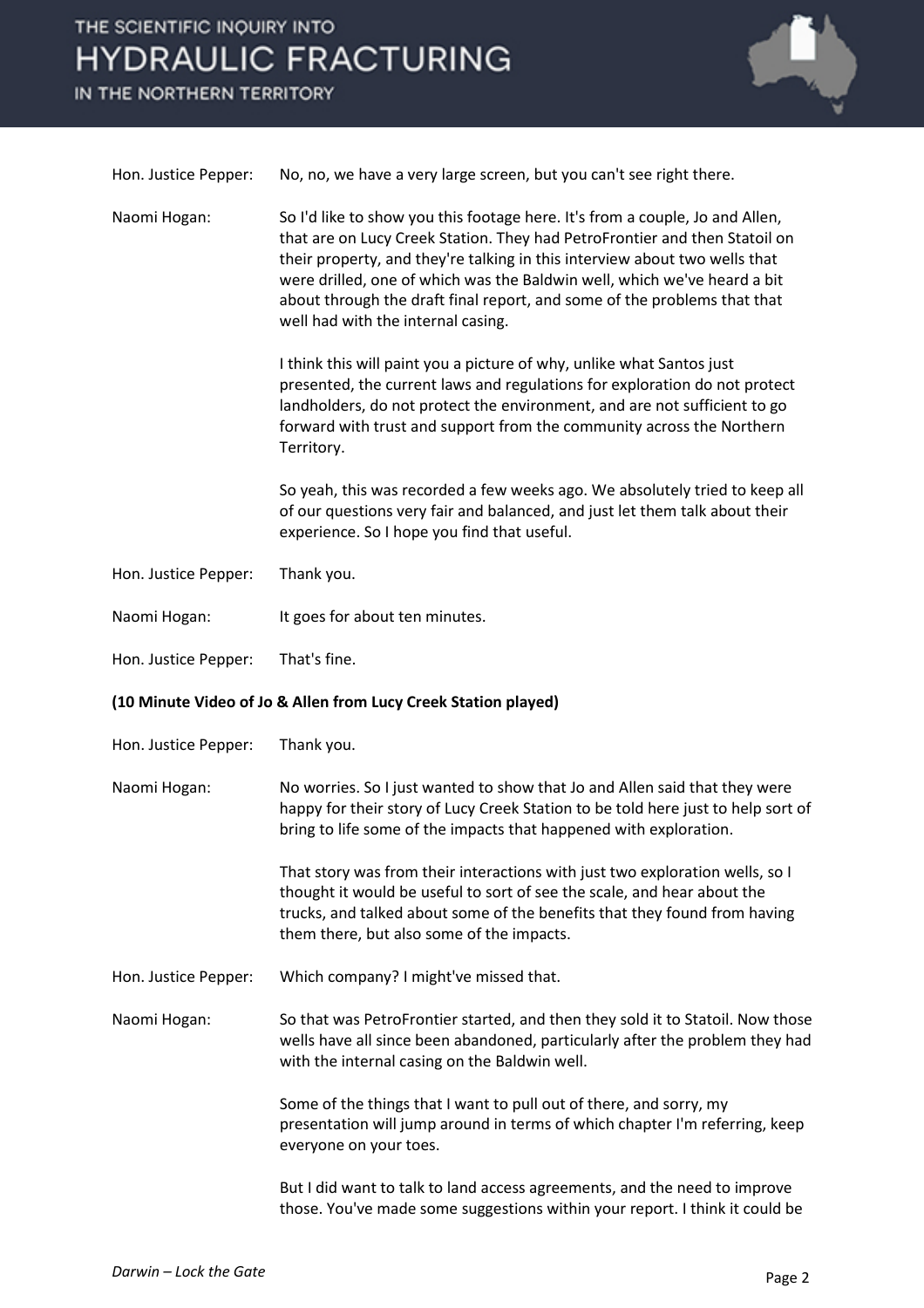

further strengthened by ensuring that there is a public template that everyone can see and use that has those rights enshrined so that there's none of this confusion about who's got what on their access agreement dealing with which company. I think we need that information public, and my recommendations are going towards increasing landholders' ability to navigate the situation.

We at Lock the Gate, and our landholders that we work with right across Australia, and traditional owners, still want the right to say no, want the right to veto. Your report hasn't suggested that that is a way forward. We strongly put to you that we think it should be, because it would give people more power in this scenario to talk about where it's appropriate or otherwise to frack. However, certainly we feel that land access agreements should be made public so that landholders can check.

The other recommendation that you've made in the report, which is good but I feel that needs to be strengthened, is the point on the onus of proof. It's a very important point, and should potentially be worded stronger to the government to not say the government could consider X. Absolutely, it's critical that landholders have that legal support so that if something goes wrong, it's not them having to prove to the company that it was the company's fault.

This further comes to points that Origin raised yesterday about the monitoring data, both air quality data, emissions data, and the water quality data, both quality and quantity. They were saying that they didn't want real time data, and that instead, they felt that they could collect it and then make it neat for people so they could understand it, and then give it back to the government and put it there.

That is completely unacceptable to landholders that will be in a position where they need to argue in court that there has been a change in water quality and quantity that has impacted them. We need that data live and untouched by the gas industry. It needs to be collected independently and publicly available in real time.

We're not doing that so that we can all evaluate it and lay people can sit at home and watch that data streaming in, it's because if there was something to go wrong, you need that legal protection, and you need that data, and it cannot be tampered with by the gas industry. So I just want to make that point clearly.

I also want to go to the point that's been raised around the pads and the number of pads, and the spacing of pads. I think there are big concerns that the gas companies, through their presentations to you this week, are already pushing back on any sort of prescriptions.

The reason that that is so important is because of the fragmentation and impacts that you've addressed clearly, particularly in your land chapter on the thousands of kilometres of roads, pipelines, clearing for pads. In their initial presentations to the Inquiry, the gas industry were very clear on the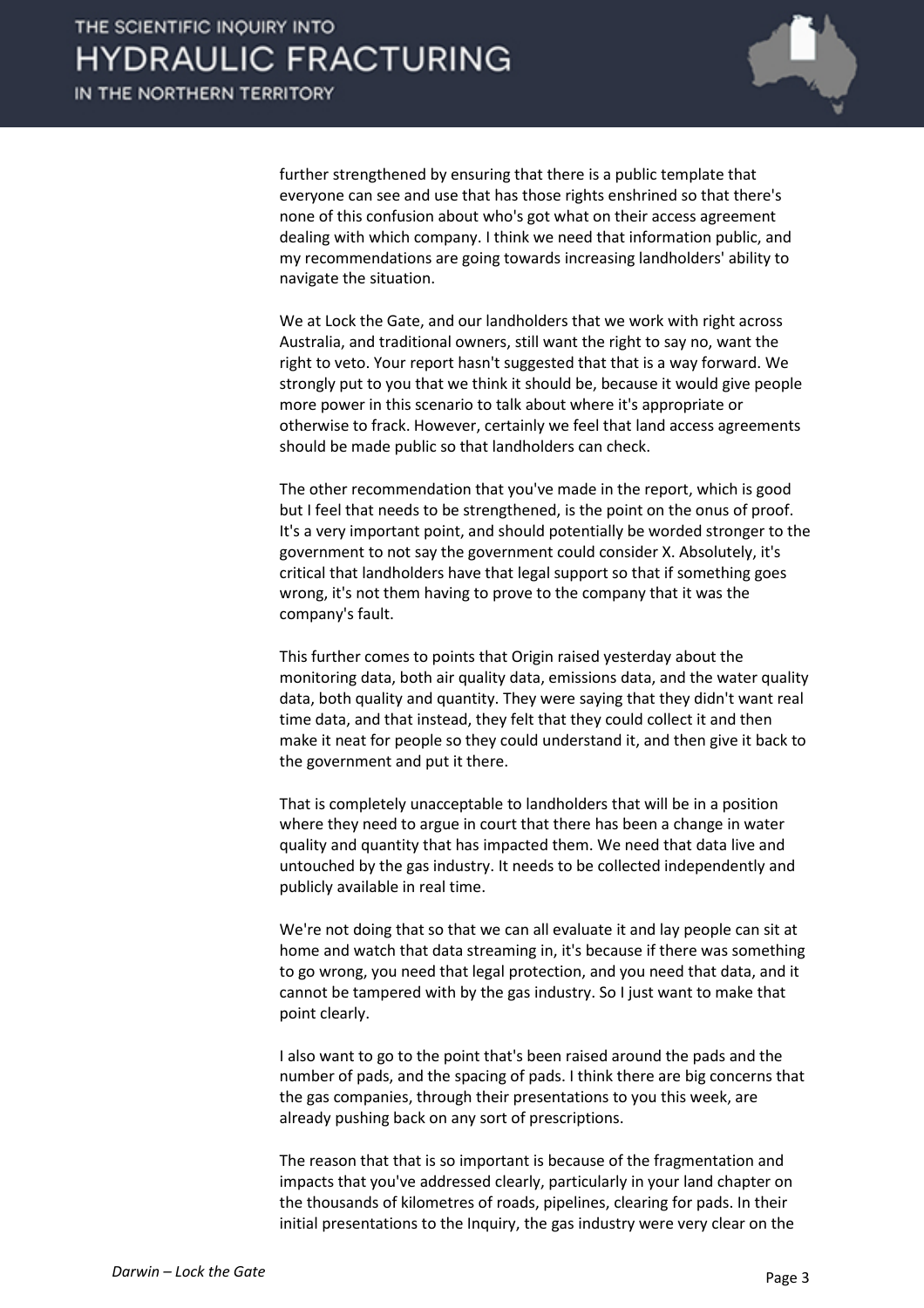

neat diagrams that they presented to you on what the gas fields would look like, and how they would be spaced far apart, and exactly how.

Now they're backtracking on that completely, and saying, "I'm sorry, we can't tell you how many pads we'll need. We can't tell you how many gas wells will fit per pad." It's all, "We've got to adapt to the situation." I don't think that that's good enough, even for exploration, because we're dealing with an industry that needs many wells across the landscape to understand their resource.

And this further comes back to the question of what is appropriate to measure before further exploration takes place. And I want to remake the point that I made at the beginning, that because of the impacts of exploration, we saw an Origin submission to you that their exploration plus appraisal process could lead up to 64 wells being required, the maximum. And that's just one company.

Now, we know from the exploration permits that have already been granted by the Northern Territory Government that there are several companies that have the rights to explore here in the Northern Territory. And we're concerned that, collectively and cumulatively over those companies and over the landscape, even exploration would have a huge impact in terms of traffic, in terms of truck movements, in terms of millions of tonnes of chemicals just required, the proppant required in terms of the millions of tonnes of sand required for those exploration wells.

Your draft final report has not yet put off limits for example the water recharge areas of the Mataranka Hot Springs and the head waters of the Katherine River. These are areas that are critically important to people, and you would've heard that through your trips. There are still a huge lack of data that you've identified in terms of the surface and groundwater interaction in some key areas.

You've heard huge concerns from people that are downstream from the surface waters of the Beetaloo Basin, people that rely on the water of Lake Woods for bird life, the cultural ceremony, for water supply. Exploration on that area, if there were to be any spills from trucks' movements, as we know and as you put in your report quite rightly, will take place if we look to the international experience.

We're concerned that all of those risks are here right now at the exploration phase. Exploration phase requires hydraulic fracturing, that is why there is a moratorium in place to get the science, collect the science, and put areas off limits that are not appropriate for hydraulic fracturing.

So our strong recommendation to the panel is that while we have an incredible panel of scientists here in the Northern Territory, which are looking at fracking, which doesn't happen very often here, once you're gone, it's just left up to the government to be able to make the scientific studies happen and everything else.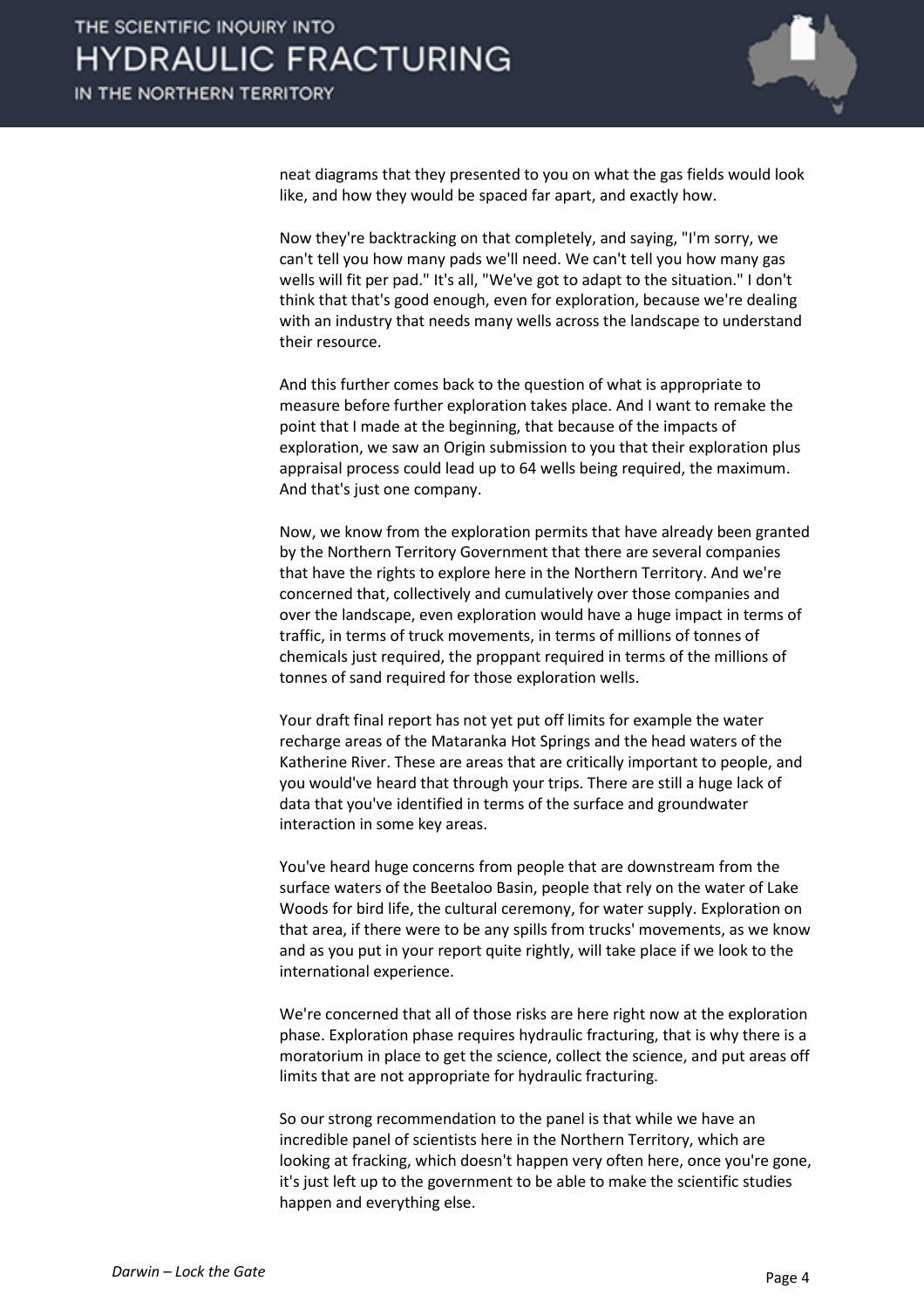IN THE NORTHERN TERRITORY



Now is the opportunity that you have to be able to continue your reports on the hydraulic fracture process, do the science that you've rightly identified in your report, and then be able to provide more advice and certainty to fracking companies and to the community on where it is or isn't appropriate to frack.

I'm just going to pass out some handouts if that's alright ...

- Hon. Justice Pepper: No, please.
- Naomi Hogan: ... to speak further.

Hon. Justice Pepper: No, no, absolutely.

Naomi Hogan: So the reason that I wanted to make this point here in this first slide is from Origin, and it's a presentation that they have put to you. It's just a quick point, it's around the non-technical challenges of fracking here in the Northern Territory.

> And I wanted to point to the top two reasons that they've given as nontechnical challenges. So one is the cost of drilling and fracture stimulation, and two is regulatory compliance costs. And I think that the regulatory compliance cost is something that I've brought up before in presentations, where there is a concern that without those regulations in place, it is in the interest of the fracking industry to minimise the amount of regulation that they have in order to keep costs down.

> So again, I think it's extremely important that before they are able to go out and continue their fracking operations, it is very clear on all of the regulations being put in place, legalised, drafted through government available to them, as well as the no-go areas where those scientific studies have been completed, because the concern is that if you get companies going out there ...

> For example, let's say Origin is not 64, let's say it's 40 exploration wells. Hypothetical scenario, they've done 40 exploration and appraisal wells across the Beetaloo Basin tenements. It's had a big impact, but not a significant impact as per the draft final report states. They've spent millions of dollars on all of that exploration activity, trucks, staff, you name it, chemicals, they've got all this stuff.

> They haven't paid a cent in royalties to the government because they haven't made any money off production. They are at the point of production, they are ready to go, and suddenly the environmental studies come back, and there's three rare birds, and it's a water catchment for Lake Woods, and it seriously should not go ahead.

> How is the government in three, four years' time when we're at that point, going to stand there to that industry that's just spent millions of dollars, put an impact across this landscape, hasn't been paid a cent in royalties, and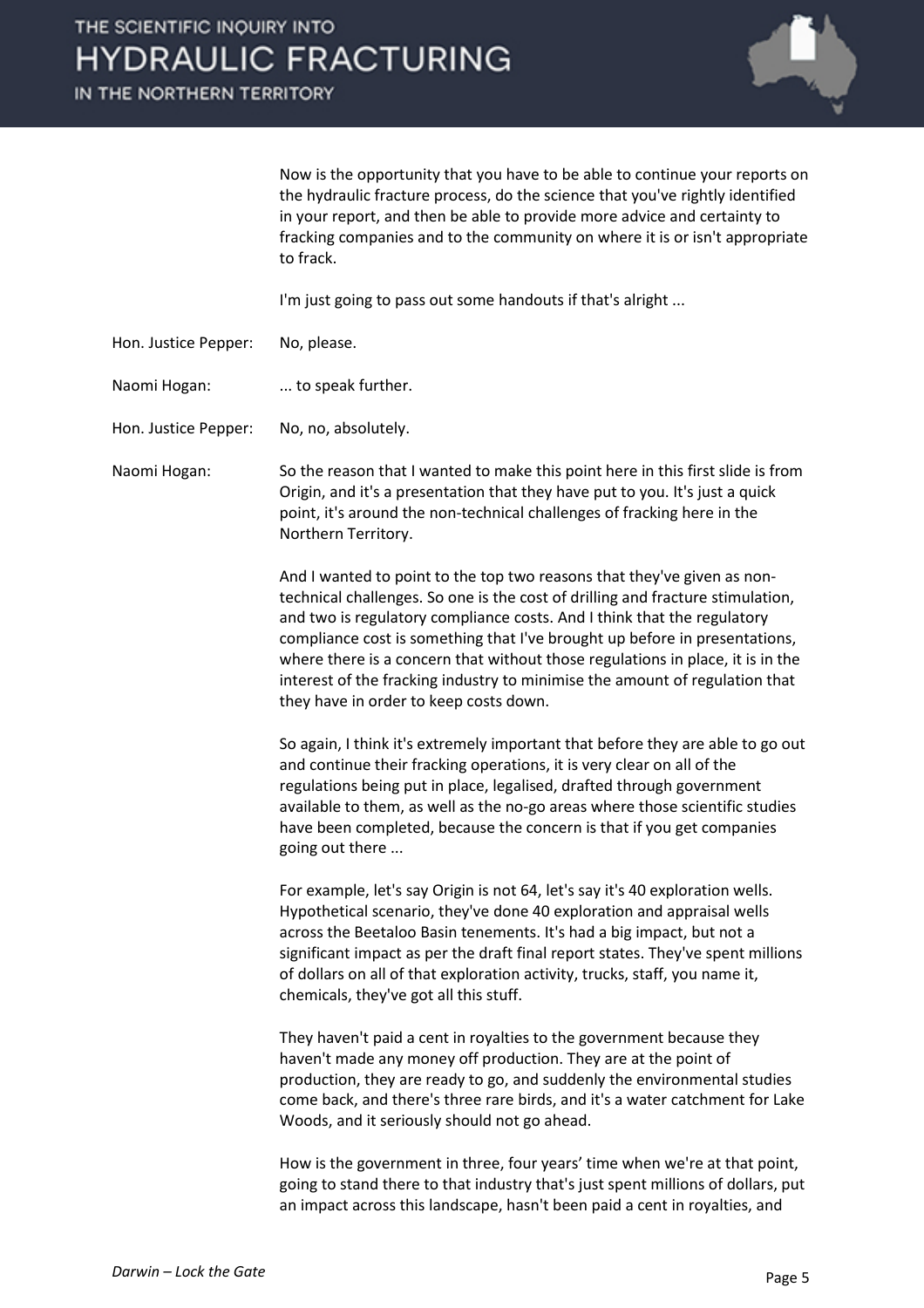

then says at the point where Origin is like, "Right, ready to pay. You're ready to go now" ... "Ah no, sorry, this is a no-go zone"?

I think you're putting the government in a position that is untenable for them. Now, that's just an opinion, but I wanted to provide a hypothetical to explain the way that the industry works, the way that the economics of this works, and the reality.

Chapter eight is a great chapter in talking about the sensitive areas, and talking about the incredible landscape of the Northern Territory, and talking about the lack of scientific study that has taken place. We just don't know what's out there, it's an incredible landscape. Your report rightly suggests that national parks should be off limits, and rightly suggests that there are probably so many other areas that should be protected into the future.

Without those areas being put in no-go zones, it is the opinion of the Lock the Gate Alliance that there are major concerns with exploration going forward. We strongly feel that those studies should be brought forward so that no further exploration fracking can take place before we know where those no-go zones should be.

My next point I would like to make in relation to no-go zones and fault lines, and if I could just point you to the second document that I've put on your table. This is a document that I don't believe has been given to the Inquiry yet, but it's a study, NT geological study of the Beetaloo shale. David Close is one of the authors, so I'm guessing this was done in close collaboration between the NT Government and Origin.

And I've just highlighted a section on page 94 talking about the Amungee Well. And they're talking about fault lines, and this was another area that was suggested should be a no-go zone if there were faults. And they just make the comment here, "Stage placement across approximately 1000 metre lateral section was dictated by Origin's interpretation of reservoir completion and quality, and the location of faults from various data sources. A number of factors, including conservative buffers around faults, resulted in an effective stimulative lateral length of less than 700 metres."

I make this point to come back to well spacing, and how much we can know about the number of pads that would be required to extract shale here in the Northern Territory. Just in this one example of the Amungee Well, instead of being able to drill out for many kilometres, they were actually constrained by a fault that they found there at the Amungee Well, and could only drill for less than 700 metres.

So my concern is that we cannot trust the industry at this point, with their nice diagrams, that they go out for kilometres each way, and that there will be minimal surface impacts, which brings my point back to the fact that we need these no-go zones in place, and we need to understand the landscapes on which they'll be impacting before they go and do more exploratory fracking, because we do know that it's likely that they will need a higher pad density than what they have described to the panel to date.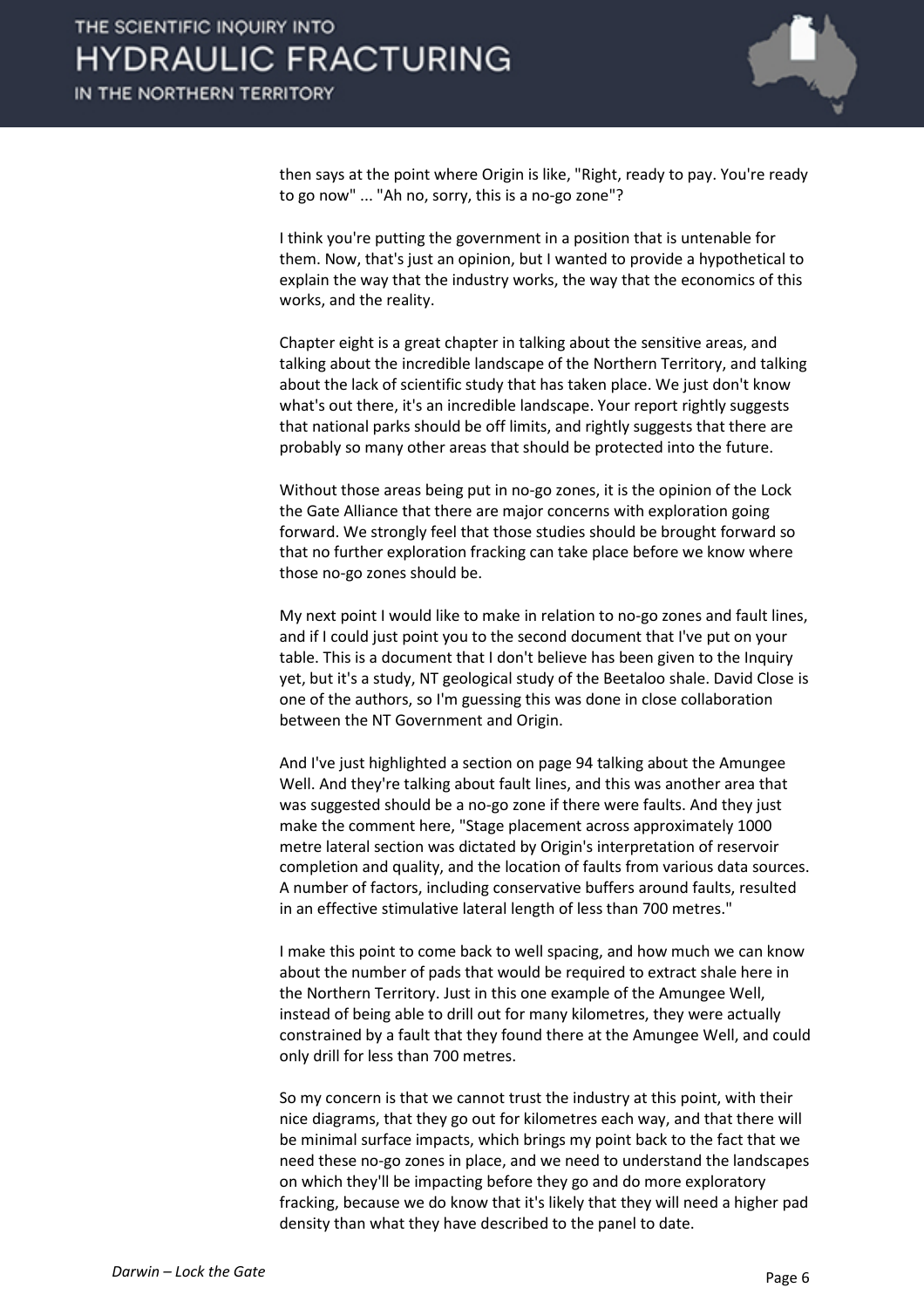

I also want to go back to page one of this document and talk about the social impact report, so the social impact assessment that the panel had undertaken, and I'm glad that you were able to redo the consultation after the first one, and I thank the panel for that.

Unfortunately some feedback we got from traditional owners that were taking place in the second round of consultation was that it was a similar thing that had happened, that it was another poor consultation without proper language explanations, and that they felt that their voices and their opinions were not being reflected in the reports that were then put up on the website as part of that social impact assessment.

So in fairness to people in our network that were experiencing that, I wanted to raise that with the panel, that they felt that their strong sentiments of wanting their community to be in a no-go zone, or wanting a broader ban in their area, or a ban on fracking, were not reflected in that document. And in fact, what we saw from that social impact assessment and certainly in the summary document, it finishes with eleven key recommendations.

And to people reading that, it feels like it's an eleven point plan for the industry on how to gain social licence. That was potentially exactly what it was planned to do, but for the people that were participating, they felt that they were being part of multiple opportunities to have their say, and have to say it again, and again, and instead of being heard and reflected in that report, it was instead pushed back to industry.

Now, I just want to note that some of those points in the plan of what industry needs to do, industry have been telling people and the government they've been doing for a long time. And that's why I want to raise the front of this Origin report to you, and I've highlighted the section there.

So this was in March 2017: "Origin has engaged extensively with pastoralists, local communities, and traditional owners to build direct relationships and partnerships that encourage acceptance of the gas industry's ability to coexist and deliver mutual benefits to businesses and communities of the Barkley region and the Northern Territory."

I just want to raise this because we're hearing time and time again from those communities that are out there that that has not been the case, that they have not heard from Origin, that there is no social licence, that they have not been happy with any adequate representation of what fracking means, of where it will happen, of whose country it will be, through whose song line will be impacted.

Yet Origin have been telling the government for many, many months and years that they're doing everything right, "Don't worry, trust us, the community loves us out there, Barkley Region thinks Origin's tops."

So I just wanted to be able to reflect that clearly to you because I'm concerned that nothing will change, and that the industry will continue their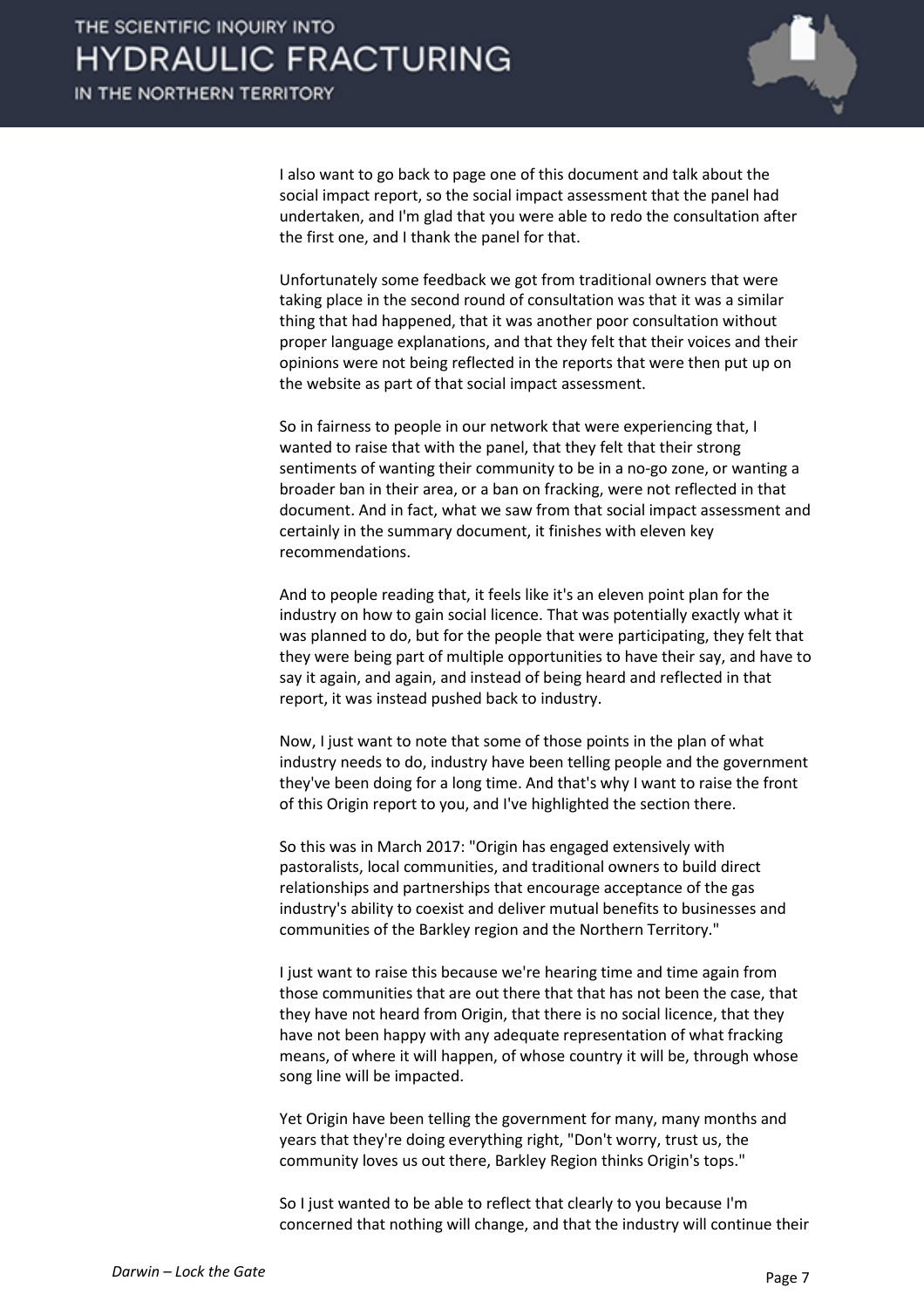

business as usual approach with or without the recommendations that tell them to do things that they've been saying they've been doing already, and we just heard from Santos, don't really want to go out and more widely consult, and would rather just talk to the key people on that actual pad site instead of dealing with the cultural connections of a region to be impacted by potentially hundreds and then thousands of shale gas wells if full production would commence.

Just a few more points on recommendations. I just wanted to make one other point on social licence that was touched on in the report, but I think could be done more thoroughly. And there's one section in the social licence area that talks to the Gloucester experience in New South Wales, and that the communities were so frazzled and upset by the industry that they lost social licence, and AGL were forced to leave Gloucester.

And I just want to make the point that AGL lost social licence in Gloucester when they took untreated flowback frack fluid and illegally dumped it in the sewers of Newcastle, and that was reported in the media, and the court action and fines ensued.

I want to make the point that the industry hasn't lost social licence because people have been sitting around gossiping about potential things that could go wrong, they lost social licence because the industry has been doing the wrong thing. And that has happened in many examples around the world, and that is why we are here today.

To be clear on the recommendations that need bringing forward, I just want to very clearly state that recommendation 7.1 on the Water Act being amended, that's something the government's been talking about for years, and should take place before further exploration. Again, I feel at the moment you've said before production, I believe it's drafted in the report, bring it forward, put certainty in place, let us know how much water they're using.

Again, recommendation 7.4 on the strategic regional environmental baseline assessment, end the ground water model, bring it forward before they do any further fracking.

And I would also like to comment that it should be held in that data as independent as humanly possibly from the industry. I know that at the moment Santos and Origin are talking about the baseline assessments that they're doing, but I'm concerned that they are holding that data and that it won't be coming out independently and clearly.

The other point is on human health risk assessments. Again, I feel that that more information should be collected and assessed before further exploration takes place because of the risks and impacts that just dozens of wells can have in a community.

The design and implementation of a full cost recovery system for fracking regulations should happen before exploration as well. Concerned that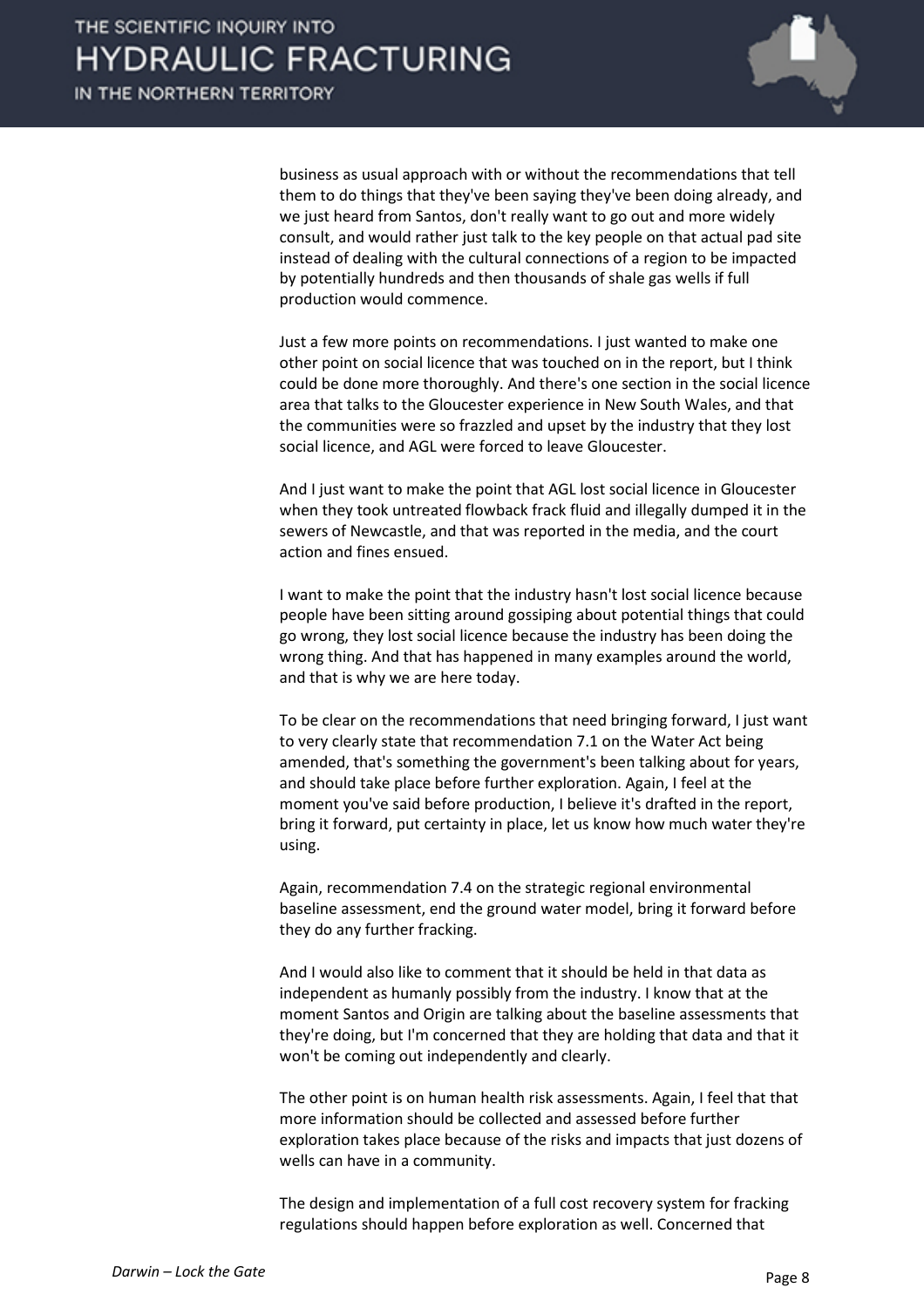

leaving that off leaves it in the hands of the government and the industry to navigate and negotiate without the power that comes from you being here, running this Inquiry, and putting forth strong recommendations so that we can see the written evidence that this work will be done before further fracking and money is spent over many years and this recommendation is supposed to come into place.

I think that's the same for the fit and proper test. As we've seen, you can have well casing problems from one exploratory frack. We need to know that the fit and proper test is put on companies before they're out there fracking through ground water and interfering with people's properties or their cultural spaces.

And again, I'd like to see recommendation 15.1 strengthened, and no-go zones implemented before further exploration.

Another point, and we are very grateful for the recommendation to the panel to disclose all the chemicals that fracking companies would use, but we would like to see that go further to prohibit the production of chemicals or chemical mixes that are harmful to human health. If they are available, but don't harm human health, let's use those and let's prohibit the ones that are known to have health impacts to protect people, the landscape, native spaces, etc.

And I also want to note on those recommendations to do with water that we were supportive of this idea of having the enclosed storage tanks, still not a perfect solution, still risks surround tanks over tipping on trucks, etc, causing spills and leaks. But I was disappointed to hear yesterday that Origin are already wanting to push back on the idea of needing those to be enclosed twofold, the flooding risk, which we've seen the wet season, how much it can rain up here, we've just had record rainfall for January in the top end and we're very concerned that wells will overflow, but also, for bird life, for native spaces, that will then be able to access that highly poisonous frack fluid mixture there on the landscape that now Origin is saying they don't concede that they need to enclose that. I think that's a real problem, and certainly something that we hear about a lot that needs to be fixed.

So I want to go on to ... And I just want to make a short point on climate impacts. And I know that this has been discussed in other submissions, but we are very concerned that more work needs to be done, or more thinking about whether or not it is appropriate, a four or five percent increase in Australia's carbon emissions at this time, and whether or not that's appropriate.

I note that that was from 1000 shale gas wells being in production, but I also note that the Department of Primary Industry and Resources had put forward a scenario where, if 50 trillion cubic feet of gas were to be extracted, which they thought was a medium case and quite likely, that would be 6000 to 7000 wells. And doing the maths on that is about 18 percent of Australia's full carbon emissions would be increased.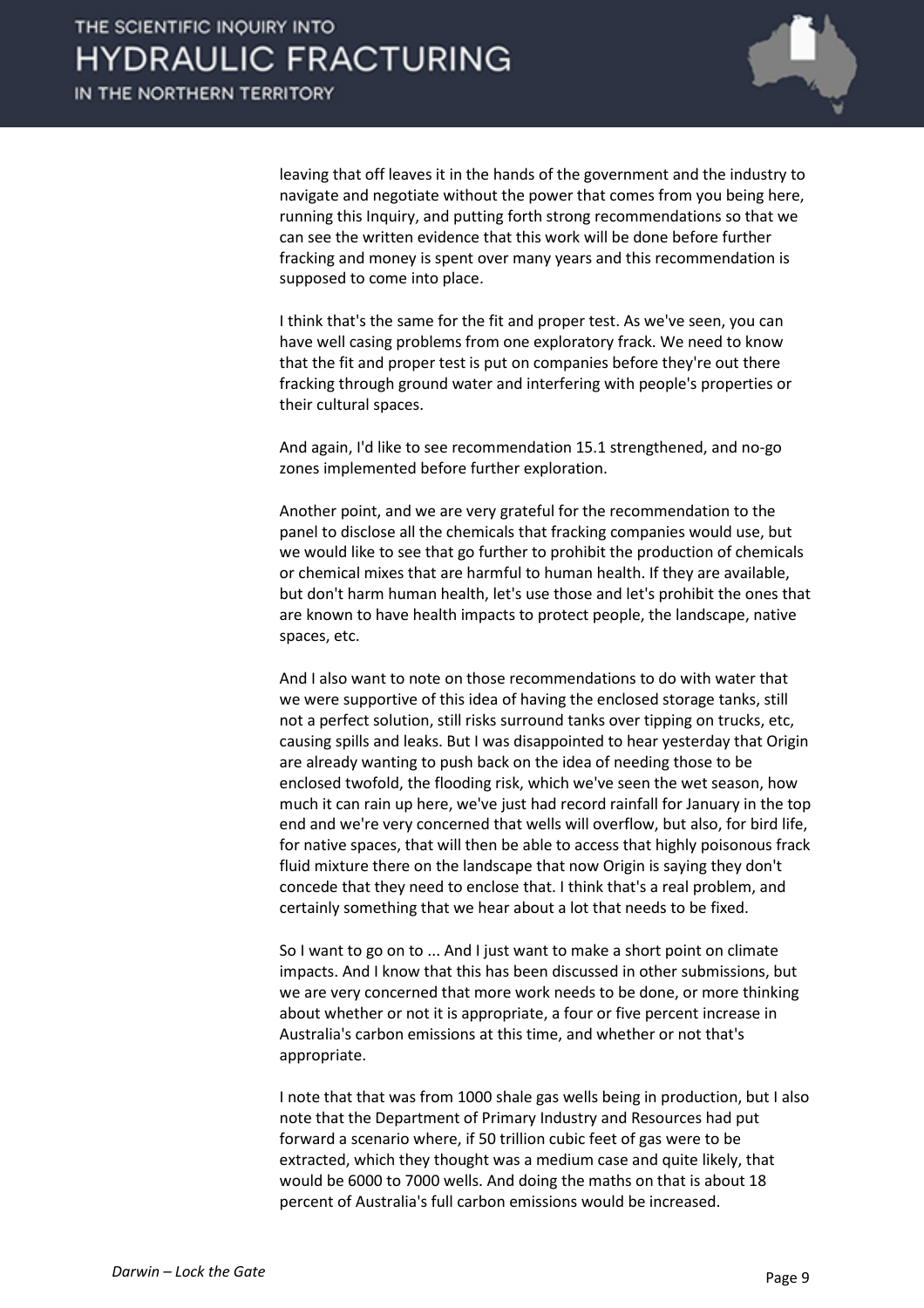

So I think a bit more work in looking at what the different scenarios might be at this point in history when we're trying to bring down our emissions. And note that the Federal Environment Department put out a statement at the beginning of this year that noted that 2017 was again the highest emissions from Australia, and they pointed to onshore gas and the LNG terminals being the key reason why our emissions are going up at this time.

Finally, I want to go to Chapter six I believe. I just encourage you all to go to page 81, figure 6.5, which I'm hoping we can talk through. So this is regarding the Origin Amungee gas well, and the work that they've done out there. I believe that you were at the Amungee Well a couple of weeks ago as part of the Inquiry process.

So I note here that Origin have provided through the Northern Territory Government a diagram about their Amungee well and the frack that they did there and the stages. But I also note, and I've included it, and it's listed in both the document that we've been going through and also the final attachment that I've provided you today, a different diagram. It's very similar to that diagram, but there are some key differences. And I think it's really important that we talk them through because I'm quite concerned about the implications of the differences in the diagrams.

So the final attachment that I've provided you is from a report by Origin that they submitted to you as an attachment to a response letter to Justice Pepper in May of 2017. And I've got that letter and the attachment in full here.

So Justice Pepper, you emailed them, and thank you again for the transparency processes that you've used through this Inquiry so that we are able to have a look and see what's been happening.

So you emailed Origin in late April, 2017 to ask him some questions about their operations. And in May, Origin got back to you, and one of their attachments was this report on Amungee. They note in the letter to Justice Pepper that the report that they've attached was also provided under the NT Petroleum Act and submitted to the Department of Primary Industries and Resources in February, 2017.

Now there's a key bit of information in this report, which was provided to the panel, but has a key difference to the diagram that Origin had previously presented to the panel for inclusion in the draft final report. And this is the Amungee Well, and a casing deformation that happens through a fault displacement that is listed on the map there.

I also note that this fault displacement on this diagram that Origin put together as part of their production well says the fault displacement was over 15 metres, but in the one that's included in the draft final report, it's less than 15 metres. And notably, the casing deformation of the Amungee Well has been removed from the version that Origin sent you as part of the draft final report.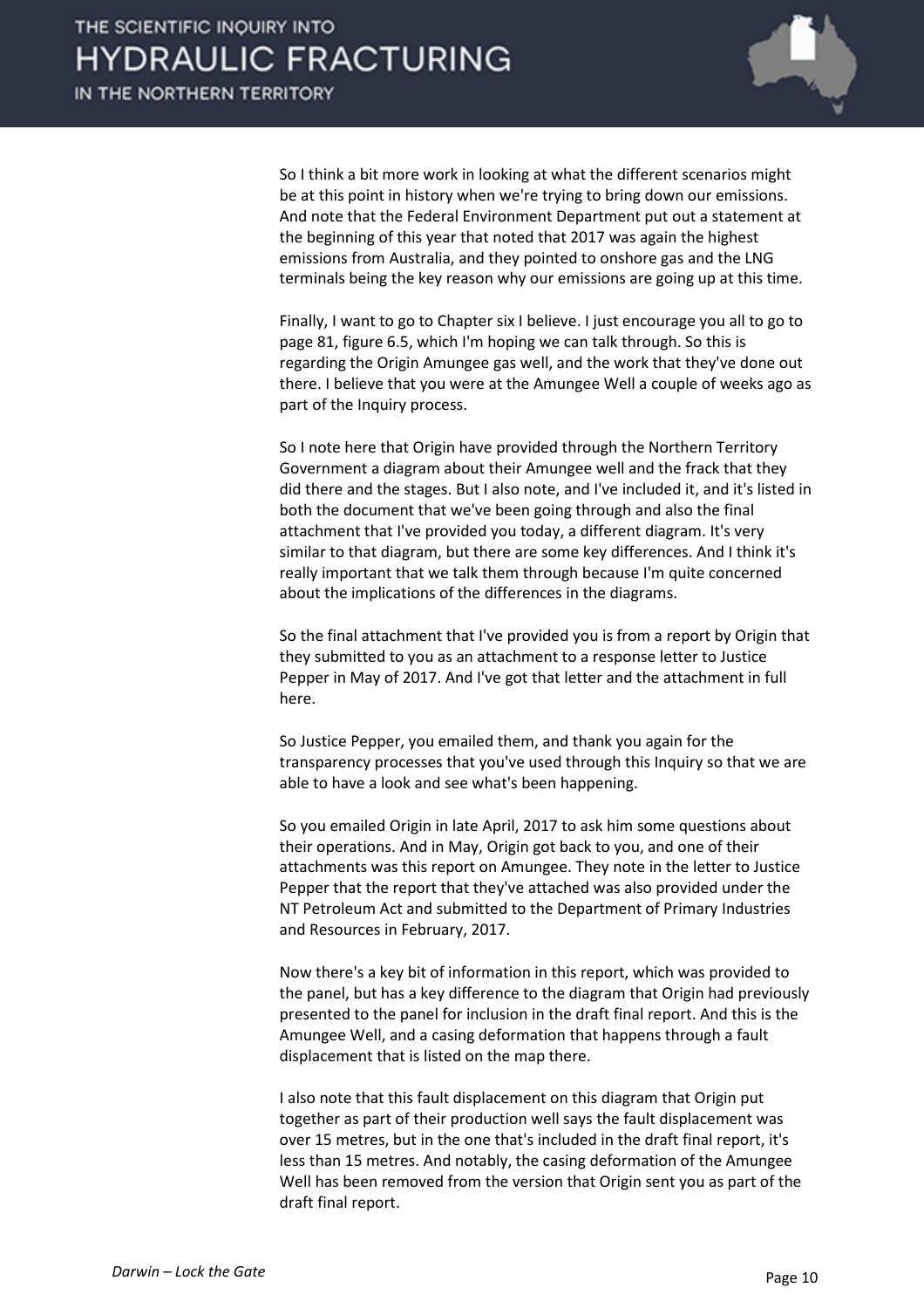IN THE NORTHERN TERRITORY



I note that in the Origin submission to the NT Government, as part of their geological survey process, they also include the diagram. And this diagram is identical to the one that you've received as part of your draft final report submission, except for the casing deformation being removed.

Now I can't say strongly enough how concerned I was when over the weekend pulling together my submission, I noticed these documents and the difference here.

Hon. Justice Pepper: Yes, I wish I'd had this prior to Monday morning. I mean, yes, I can understand.

Naomi Hogan: I can't say strongly enough the implications that I feel that basically airbrushing out a well casing deformation as the well that Origin are holding up as the key gas well for the Inquiry to look at, to sing the praises of a category nine well casing when they have had a deformation of their casing through a fault line where they were supposed to avoid faults.

> I want to read a section of the report that was also provided in the attachment to the Inquiry in May 2017: "In August 2016, a total of 11 stimulation stages were pumped, effectively placing 2.5 million pounds of proppant and 67,000 barrels of fluid. After the seventh stimulation treatment interval, a casing deformation of 3111.6 mMDRT was discovered through the pump down operation. After some diagnostics with coiled tubing, it was decided to shift the remaining five frack stages along the wellbore to provide a greater standoff distance between the fracture initiation point and potential bedding planes. A twelfth stage was attempted on the well, however formation breakdown was not achieved, and the frack treatment was terminated early without placing any proppant."

> This information was provided to the NT Government in February 2017. Yet the Northern Territory Government and Origin supplied to you in April 2017 a picture of the well without the casing deformation, with no information about the failed twelfth frack attempt, and no information about the fact that they were not able to frack those final six stages of the well there.

> Why wasn't that disclosed to the Inquiry? I'm not sure who was writing the letter back to Justice Pepper where Origin in May attached this report, which was then not read by the Inquiry, and was not included in the reports. Did Origin talk to you when you were at the Amungee site a couple of weeks ago about their problems with the well?

| Hon. Justice Pepper: | They weren't there. |
|----------------------|---------------------|
| Naomi Hogan:         | Right.              |

Hon. Justice Pepper: It is something we will follow up with Origin as a matter of urgency.

Naomi Hogan: I'm not sure that just following up with Origin, who I would say have been misleading the panel through this process, is enough. I've been reading the Inquiries Act, under section 14, there is a section there that deals with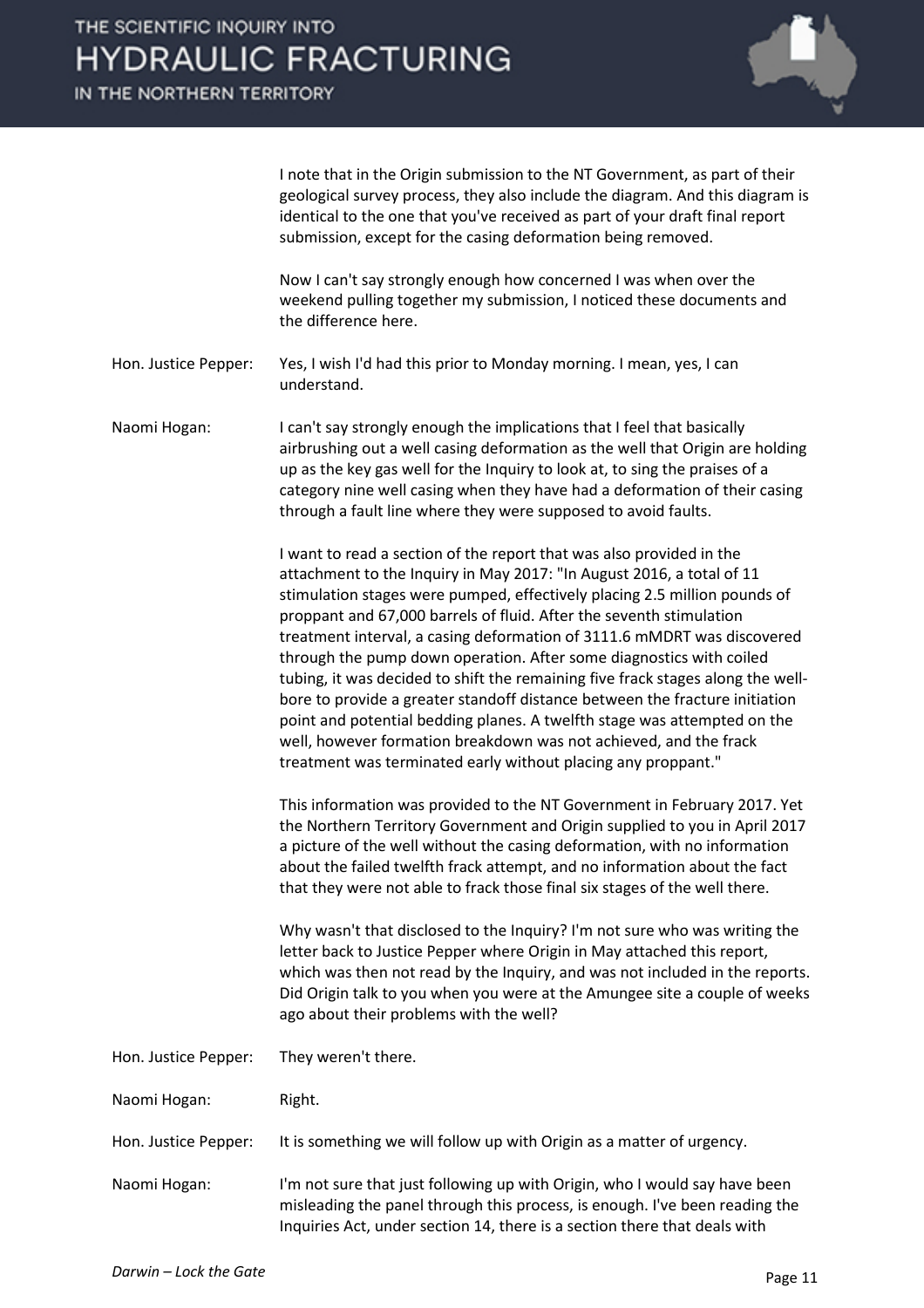

misleading the panel, and I would suggest that the panel takes this very seriously.

I think this is a serious breach of trust with the community. You've been taking this draft final report around to communities, and telling them, "This is our best information from the industry. The industry have told us what is going on out there, and here we are telling you." But the community haven't been able to see the document with the well casing deformation.

If the well casing deformation wasn't that important or that controversial, why did they feel the need to delete it from the versions that they gave to you? And if the Northern Territory Government knew about this casing deformation, why didn't they tell you? And why were they complicit in sending you, with their Northern Territory logo, a picture of the well without the casing deformation?

This speaks to everything that has been going on through the Inquiry, and everything that the gas industry has done, every whistleblower that has come out against Origin and other companies that is poo-pooed in the media or settled out of court, this goes to the hundreds of court cases in the United States about these industries, and not being forthcoming with clear information. This is why we've asked for independent assessments, this is why we've said that exploration does come with problems and needs proper investigation.

And now we've found that in front of a panel of respected scientists, and I do respect the work that you've done, somehow this has been missed. And somehow the Northern Territory Government has known about this and has also provided you documentation that does not include the well casing deformation.

I mean, to me this says that the whole draft final report and the integrity of that document is in question, and potentially needs to be redone. The chapter on well integrity needs to be re-looked at, and there needs to be some course of work with the department to figure out who in the department knew about this. Who signed off on these geological survey documents with the well casing deformation? Did the Minister know about this? Who provided you with the documentation where it was deleted?

Are there email chains between the Northern Territory Government saying, "Hey Origin, let's take that out for our submission to the Fracking Inquiry 'cause that'll really make Lock the Gate angry," or, "Communities that weren't told that there was a problem with the well wouldn't want to know about that"?

We've heard from Lucy Creek Station that the industry told them nothing about whether or not they were even fracking, let alone whether or not they had a problem with their well. These are the questions that need to be answered.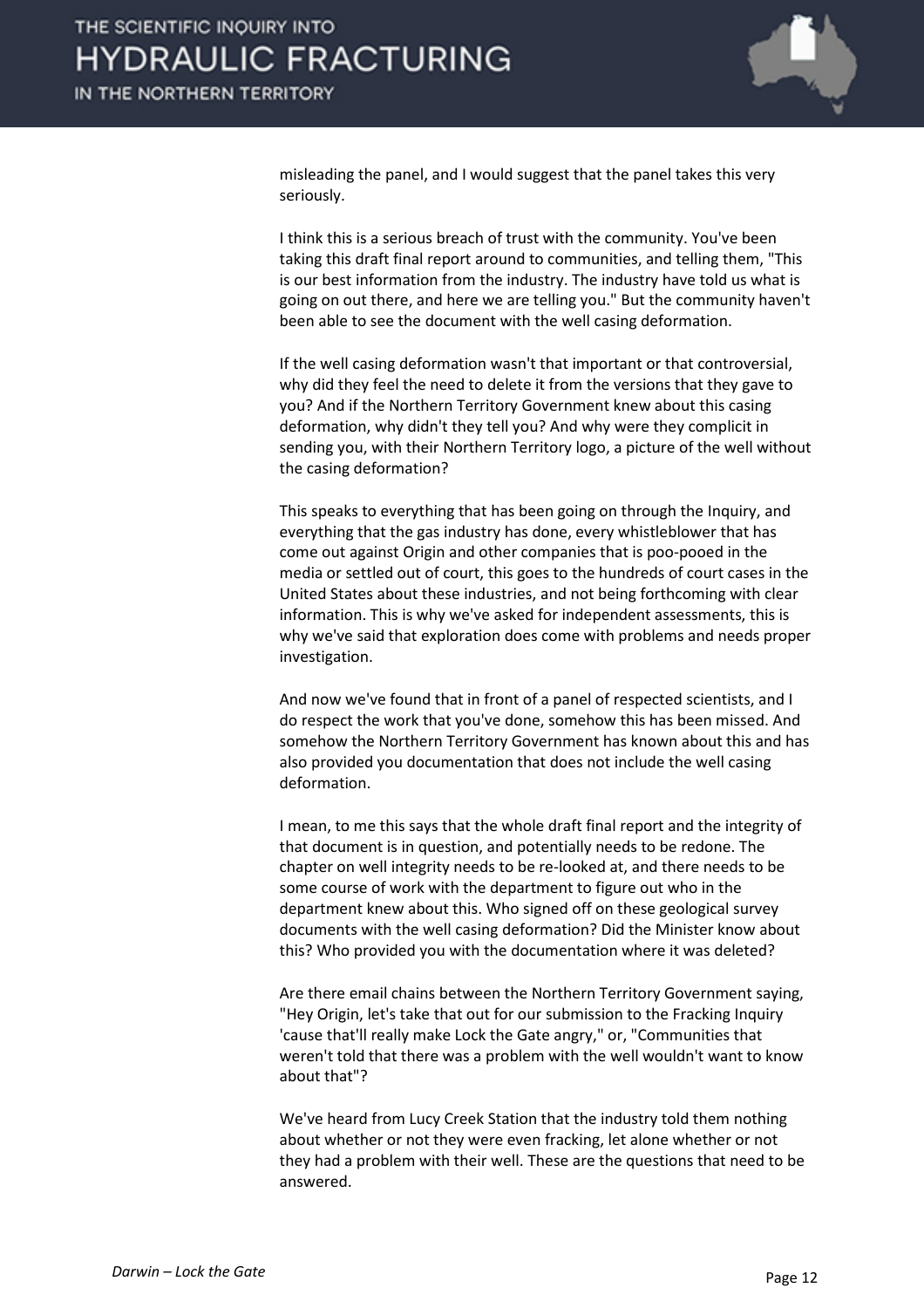

And the other question that I'd like to see answered is, why are they fracking through fault lines? And why is there a difference in the report between the one that they've submitted to the government in February 2017 with a fault displacement of over 15 metres, and then it's changed in the document to less than 15 metres? How far does that fault go? What happened with the fluid that was put down in the well? How much did Origin pull back up? How far does that fault go? How big is it? Does it travel into other sections of shale or rock?

A key point that you have raised in the Fracking Inquiry report to date is that fault lines can be conduits for methane gas or for fracking chemicals. Where does this fault go? These are the sorts of things that it would've been great for the panel to be able to investigate to use as a real live example. But instead they've covered it up. They have airbrushed out one of their biggest problems at the moment.

The draft final report isn't meant to be a beauty magazine with airbrushing, this is supposed to be a warts and all account of the industry so that communities can make up their mind about whether or not it's safe to proceed. And we've seen a major cover up of a deformation that's happening right now at a site that you've visited and have no idea what's going on underground.

And the only people that do are Origin and the Northern Territory Government, and they've said nothing, and have in fact provided you with false and misleading information by taking out the well deformation.

That's all.

Hon. Justice Pepper: Thank you very much. I just wanted to, certainly the intention of the report was that no-go zones exist for all time, for all phases, including exploration.

> So it may well be that that's not clear, but I suspect that probably, from what you've said, your submission is that, well, that's all very well to have no-go zones, but how do you determine, for example, where there is a high conservation value, where those areas are, absent the strategic regional environmental baseline studies. Is that it in a nutshell?

- Naomi Hogan: That's it, absolutely. You need to do the studies first to found out where the areas that need to be no-go zones are. And I think that should happen before any further fracking takes place in the Northern Territory.
- Hon. Justice Pepper: No, no. I understand that submission, but certainly it was the intention in that recommendation that they exist for all time.

Naomi Hogan: It clearly says before the production phase, which means that exploration and appraisal could continue.

> And in fact, we've heard a submission yesterday from Origin that said that they're hearing that there's transitional arrangements in place so that even if your recommendations are accepted, there will be no change to their pre-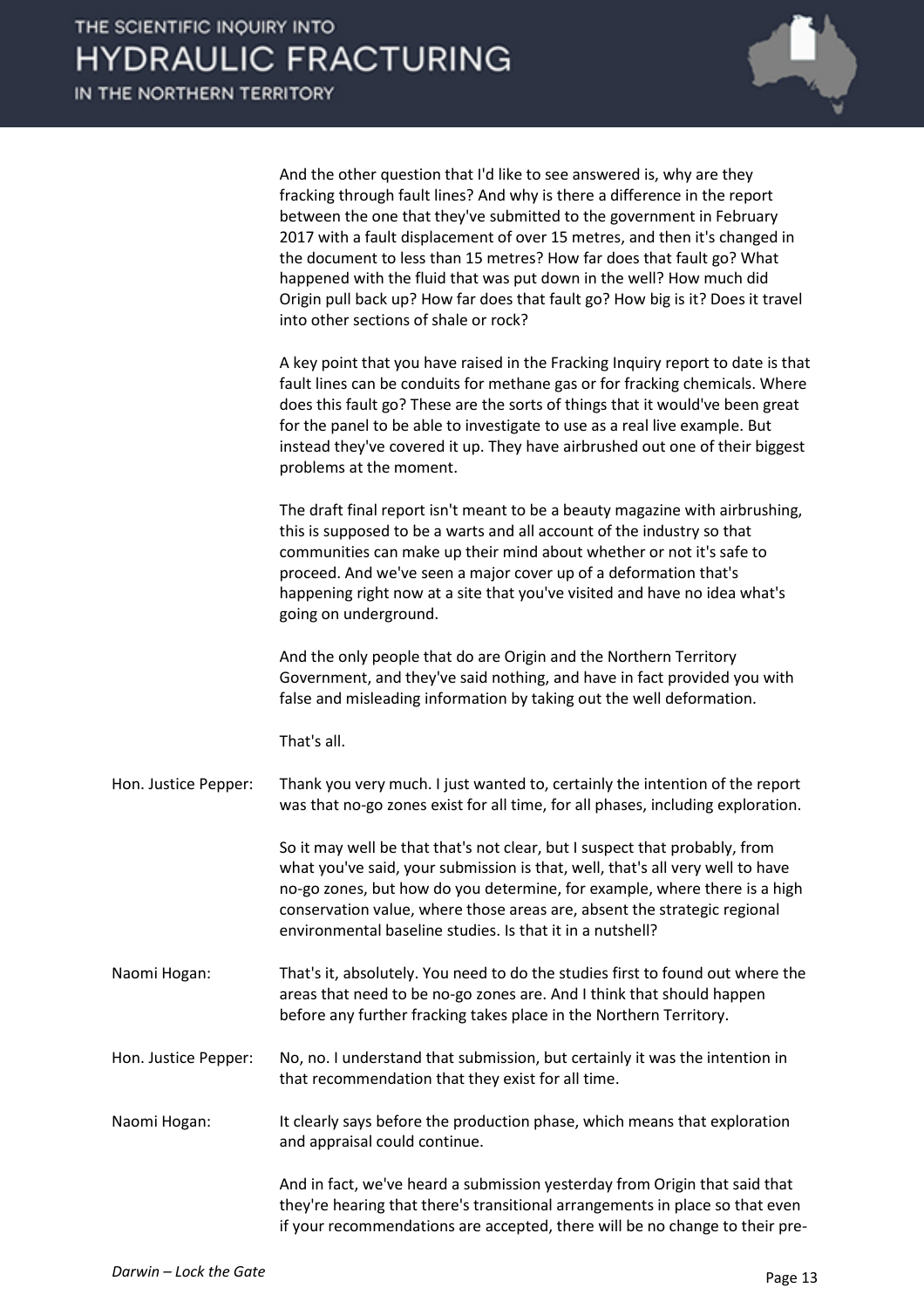

existing arrangement with the Northern Territory Government, and they will be free to continue fracking.

That's what Origin told us yesterday. There are huge concerns that we need to harness the reason that the Inquiry is here to make sure that no further fracking takes place before your recommendations are fully implemented, and before the work that you've identified that needs to happen, takes place.

Hon. Justice Pepper: And certainly the recommendation for the SREBA is, yes, as you've accurately stated, post exploration, or at least simultaneously with exploration I should say.

> That's not the case with the no-go zones, but I think you've highlighted a tension between the two recommendations ...

- Naomi Hogan: I think it's quite clear that the SREBA is supposed to inform the no-go zones, therefore that needs to happen before the no-go zones are in place, before further fracking takes place.
- Hon. Justice Pepper: I understand the submission, I understand the submission. Just in relation to the Baldwin well, I think a quote from the video was that something went wrong. What was that something that went wrong?
- Naomi Hogan: So it's written here in your draft final report, "The Baldwin well experienced well casing failure of the internal casing."
- Hon. Justice Pepper: Was that explained to the lady in the video? Was that ever ...?
- Naomi Hogan: That was never explained to the lady in the video, no. Jo had no idea what happened on her property.
- Hon. Justice Pepper: So, just knew something went wrong that was it ...?

Naomi Hogan: Just like they would have no idea at the Hayfield property, or the Shenandoah property, what was going on with the Amungee Well that's there currently. How were they supposed to know? The panel doesn't even know.

- Hon. Justice Pepper: Alright. One final I guess remark. We've certainly heard the criticism levelled against Coffey in relation to not explicitly reporting the community opposition with the groups that they consulted with. That certainly will be recorded in Chapter 12 in the final version of the report.
- Naomi Hogan: That will mean a lot to the people.
- Hon. Justice Pepper: And Coffey wasn't asked whether or not ... They weren't asked the question whether or not there is or isn't a social licence, but it was really more almost an assumption of, "Well, if there isn't one, how is that achieved?" But I ...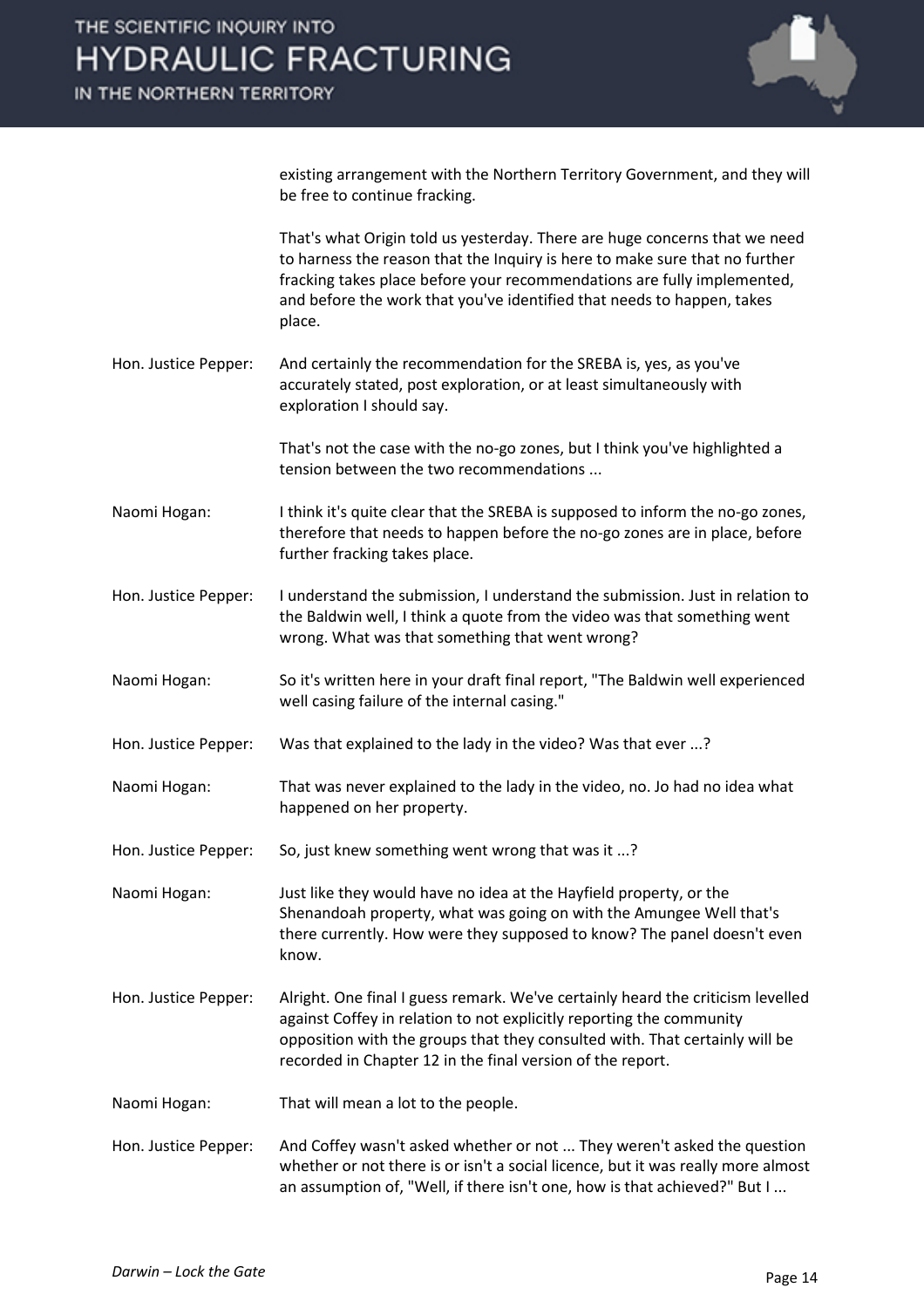IN THE NORTHERN TERRITORY



| Naomi Hogan:         | I would add to Coffey's assessment, just from the work that I've done in<br>looking at the impacts of the industry, that if the industry wants a social<br>licence, they need to stop covering up their operations, they need to be<br>clear and transparent.                                                                                                                                                                                      |
|----------------------|----------------------------------------------------------------------------------------------------------------------------------------------------------------------------------------------------------------------------------------------------------------------------------------------------------------------------------------------------------------------------------------------------------------------------------------------------|
|                      | In fact I wrote down a few things that I completely agreed with Cockatoo-<br>Collins, who's just sat here and said, "We need an informed discussion<br>without agendas set. We need scientific evidence, and we need fully<br>informed scientific facts."                                                                                                                                                                                          |
|                      | I couldn't agree more, which is exactly why the Amungee Well deformation<br>should've been able to be discussed openly as part of this Inquiry. That's the<br>sort of scientific evidence that the gas industry holds, that they do not<br>share.                                                                                                                                                                                                  |
|                      | If we want informed discussions without agendas set, let's talk about the<br>agenda of the gas industry, which is extremely clear. Could they put that<br>aside for one moment and talk about what they are doing out there, and<br>what they need to take from water, land, resources, what they're going to<br>put into the atmosphere, without an agenda that is constantly, "We need to<br>make this happen, we need to make this happen now"? |
|                      | That is my personal opinion of their agenda, and I would put to the panel<br>that we need to see less agenda from them and more scientific evidence,<br>and more truthful evidence of what's going on with their frack wells.                                                                                                                                                                                                                      |
| Hon. Justice Pepper: | Again, thank you for your constructive feedback on the draft final report, it<br>has been very much appreciated. Any questions? Yes, Dr. Andersen.                                                                                                                                                                                                                                                                                                 |
| Dr. Alan Andersen:   | A couple of questions. Thanks, Ms Hogan, for your excellent presentation.<br>First question is to do with the well spacing in the context of amenity values<br>producing industrialization of the (inaudible) landscape.                                                                                                                                                                                                                           |
|                      | And as we saw in the draft report, that sort of amenity issue is very<br>subjective, and so we found it difficult to come up with objective based<br>distances. But we came up with the minimum distance of two kilometres.<br>What are your thoughts on that figure?                                                                                                                                                                              |
| Naomi Hogan:         | I think that figure sounds good, but I think that figure, as we've heard from<br>the industry already, could not be agreed to by them. I think we've seen the<br>evidence that says that even when they are going into an area that they say<br>do not have any faults, they in fact know that they do have faults, they in<br>fact had to shorten their exploration activity to less than 700 metres.                                             |
|                      | And so my concern is that you can say that, but when they're out there on<br>the ground doing their exploration, when they're all about making sure that<br>we have flexibility depending on what we find out there, that they will be<br>doing shorter laterals because they will not be able to go through all the<br>faults, and they will be avoiding things on the landscape, like what we heard<br>yesterday.                                |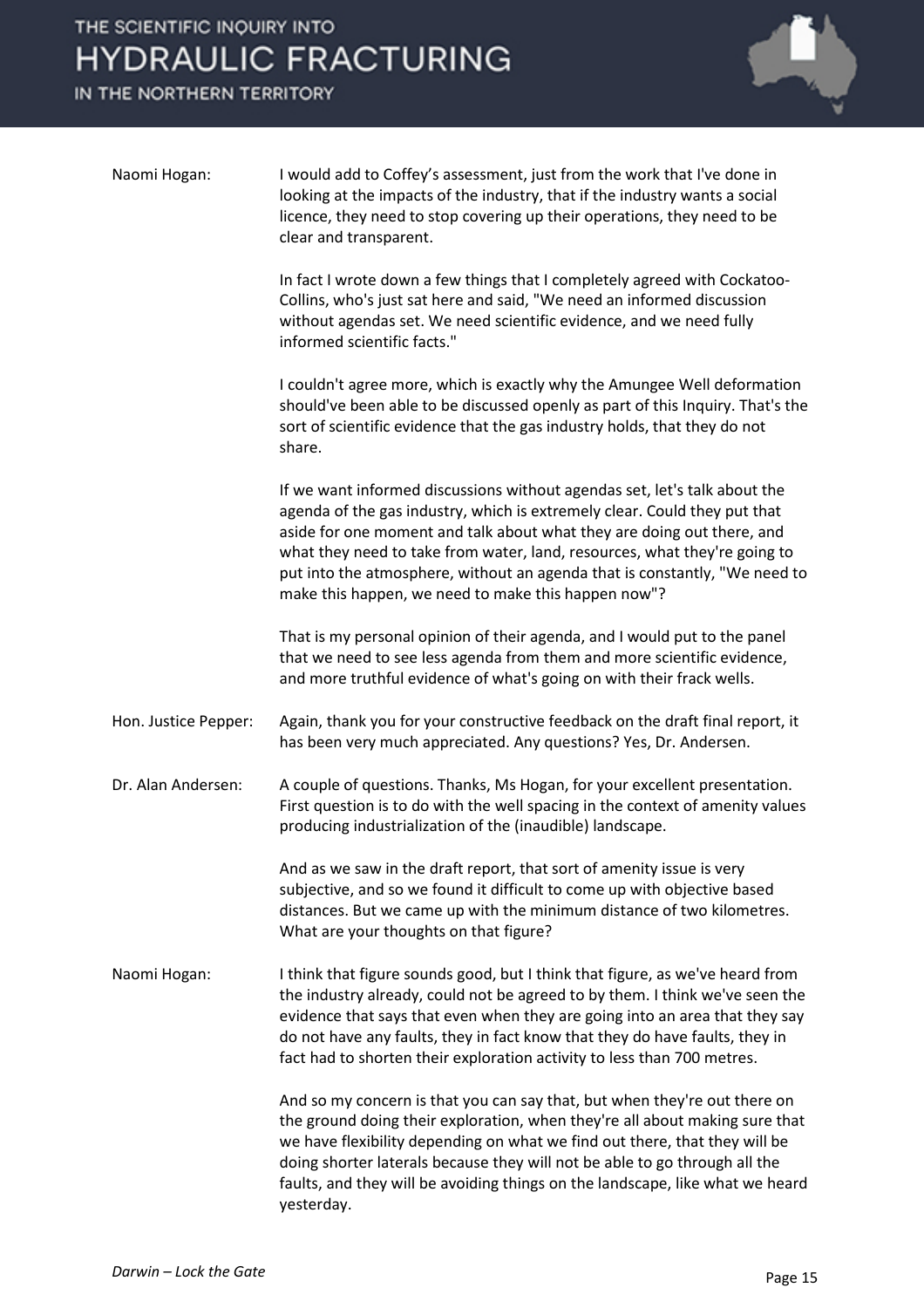And at the end of the day, they will do exactly what they need to get the maximum amount of gas out. And you can have a recommendation that sits on a shelf, but that is not what will happen in reality. That is my concern with that recommendation.

But I understand why you've made it, and I concur with the need to try and have less fragmentation, but I have not seen evidence anywhere in the world, and I've showed you photographs, and I've been told, "Don't worry, it won't happen like that here because they're going to do it differently and they're going to frack for two kilometres, and they're all going to put their neat frack wells in a line on one big pad."

That hasn't happened anywhere in the world, that's what I'm saying, because when you go out into an area, you find things that they weren't expecting, and things change, and suddenly you need to put wells down in places you hadn't expected. And that is the experience of the industry around the world, and that is why I do not think that recommendation will come to life.

Dr. Alan Andersen: My second question relates to what you put to us, that the strategic biodiversity and other assessments should happen before exploration and not just before production.

> And so I just wanted to explore that from a terrestrial biodiversity perspective, and explain the thinking there is that, from a terrestrial biodiversity perspective, the impact of gas development is not from the fracking itself, as you appreciate, but it's the vegetation clearing that's associated with it.

And so our thinking is that in terms of the exploration phase, the amount of vegetation clearing is relatively small, particularly in the context that there are many other activities that are happening that involve vegetation clearing.

And so I guess I'm interested in feedback from you. Are you thinking that this requirement for these strategic biodiversity assessments, should they just apply to the gas industry? Or are you thinking it's something that should just apply much more broadly to activities?

Naomi Hogan: I think it'd be great to do a lot of work on the biodiversity assessments of the Northern Territory, and the Northern Territory Government has already identified that that is important, as well as finding out more about the soil types, and where things are fertile. There's a bunch of work to be done in the Northern Territory, and most of the government recommendations do say that that work will take years.

> My strong recommendation to bring forward that recommendation to prior to exploration is twofold. One is directly in relation to vegetation clearing and impact on native spaces. So across a tenement, they will not contain their 20 explorations well, for example, to one area. They need to cross their entire exploration permit, which is a huge area. So when we're comparing it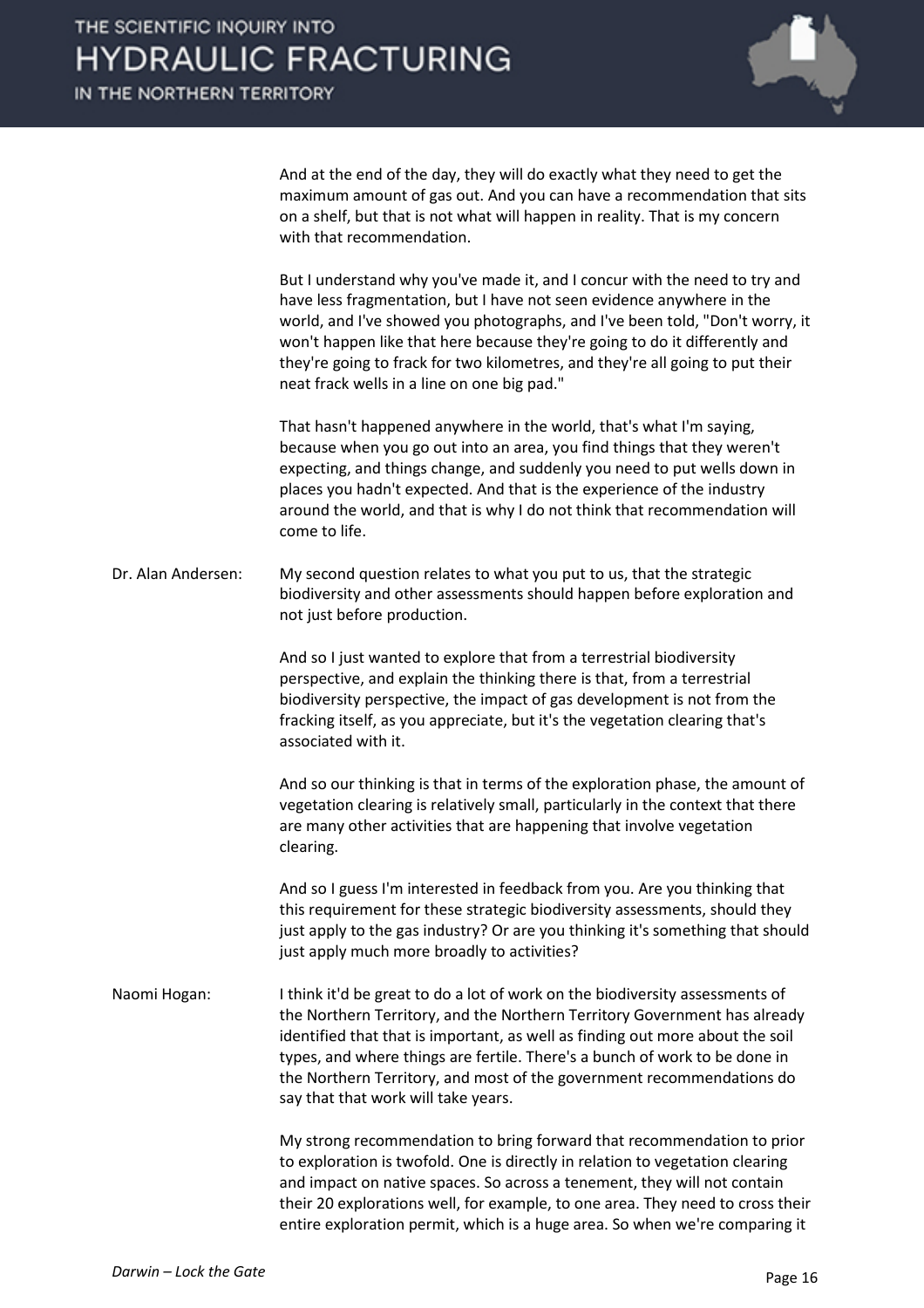

to land clearing empathic for something else, it's a different scale because of the area covered.

Now, yes, the pad itself isn't massive. But we're talking about the roads and pathlines, compression stations, processing plants, that are required to service those pads. We're talking about, as we heard from Jo, hundreds of truck movements a day sometimes.

Now, it's well known for whether you're talking about bilbies or other species that people care about, or species we haven't even found yet 'cause no one's gone out there, white scientists haven't gone out there, but that will have an impact. If you're crisscrossing that entire exploration permit to access 20 wells with hundreds of thousands of trucks, all of the rest of the processing plants, you are seeing an area that is suddenly impacted, and that wouldn't have been there before. And the truck movements and all the service things, as well as the vegetation clearing are of threat to biodiversity.

The second point is the one that I've made before, in a real world where you've got an industry that's just invested millions of dollars on fracking all these wells, and then being told, "Sorry, we've found a new threat in frog, it's a no-go zone," when we look at biodiversity decline in Australia currently, when we look at the ability of the EPBC Act and current assessments across Australia to stop and halt that decline of biodiversity, it's not working.

We're losing more species, we're clearing more lands, things are being approved because those current laws do not protect in that situation, because you have a very powerful vested interest that is saying to a government, "I'm ready to finally start paying you royalties. Don't tell me that threatening frogs is going to get in the way. I'll come up with an offset plan, I'll create a frog sanctuary on Timbuktu."

There are ways that they will get around it to ensure that that no-go zone never eventuates. And that is my concern with why it needs to be brought forward to a point where we can have a more balanced scientific debate instead of a politically charged debate at the point of production.

Hon. Justice Pepper: Yes, Professor Hart.

Prof. Barry Hart: Could I just continue their discussion on. I understand your point about the original assessment before exploration, there's some potentially some advantages in allowing some exploration drilling and fracking, but certainly drilling, from the point of view of better knowledge on the geology and the ground water systems that would feed into that regional assessment.

> I don't know that we've actually used the word "limited". I think you certainly painted a good picture there of exploration, particularly all over the various exploration permit areas. What would you say to, however you make me define "limited," some limited exploration for the sort of advantages that I talked about?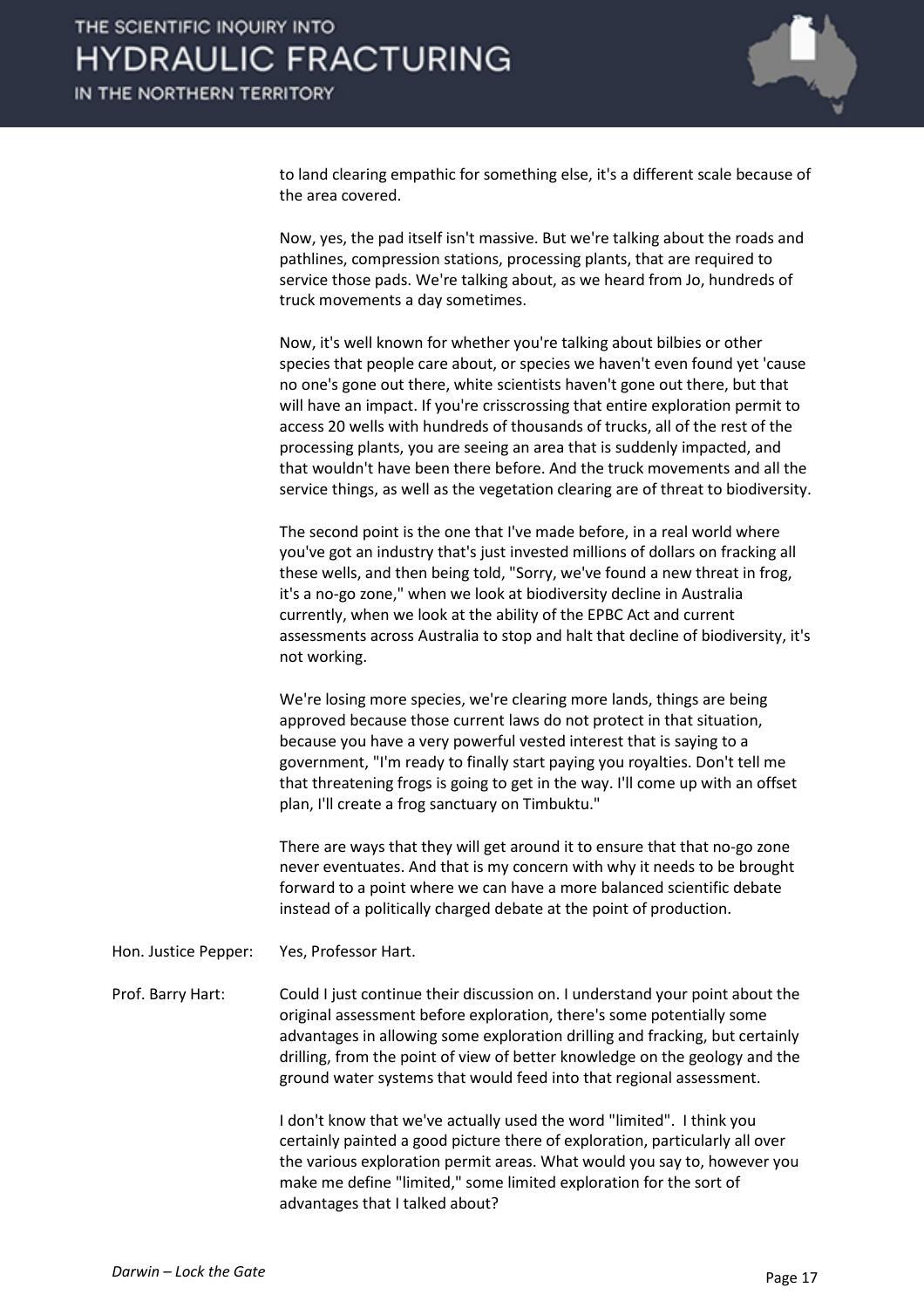THE SCIENTIFIC INQUIRY INTO **HYDRAULIC FRACTURING** 

IN THE NORTHERN TERRITORY



| Naomi Hogan:         | I don't see them as advantages because they can measure ground water<br>without drilling exploration fracking wells that are designed to measure<br>hydrocarbons.                                                                                                                                                                                                                                                                                                                                                                                       |
|----------------------|---------------------------------------------------------------------------------------------------------------------------------------------------------------------------------------------------------------------------------------------------------------------------------------------------------------------------------------------------------------------------------------------------------------------------------------------------------------------------------------------------------------------------------------------------------|
|                      | So my concern is that the industry are telling you, "We need to be able to go<br>out and do our exploratory activities so we can collect baseline data." That's<br>not true. They can go out there and drill wells to measure ground water<br>quality and quantity without needing to collect petro chemicals and<br>hydraulically frack. It's just a non-issue, you talk to any hydrogeologist,<br>absolutely you can go out and measure those things without hydraulically<br>fracturing.                                                             |
|                      | So is it appropriate to understand the surface water, ground water<br>interactions better and drill some monitoring boards? Sure, absolutely, that<br>would help everyone. Is it required to do that alongside hydraulically<br>fracturing? Absolutely not, which is why we feel the moratorium on<br>hydraulic fracturing should continue.                                                                                                                                                                                                             |
|                      | There is no moratorium on going out and collecting ground water data, and<br>we thoroughly encourage that, as we have the entire way through this<br>Inquiry. And if you look at our initial submission to the Inquiry from April<br>2017, that was our strong recommendations, that those studies take place,<br>and the no-go zones are put in place.                                                                                                                                                                                                 |
| Prof. Barry Hart:    | Fair point. What about the geology, increased knowledge of the geology?                                                                                                                                                                                                                                                                                                                                                                                                                                                                                 |
| Naomi Hogan:         | There are also other ways to go out and understand the geology. I<br>understand that it is difficult to go down and figure out what is happening<br>deep underground in those shales before you go and try and drill through<br>them. And that's exactly what we've seen with the Amungee Well.                                                                                                                                                                                                                                                         |
|                      | I would put to you that the only reason we need to find out exactly what's<br>happening two kilometres underground in those shale wells is when they're<br>fracking them. And they are going to go out there and frack through faults<br>that they can't see before they get there. And if they wait and do what while<br>they're pouring fracking chemicals down there, and 10,000 psi of pressure,<br>then we're opening those faults up to potential contamination pathways.<br>And that's not an appropriate way to figure out more about faulting. |
|                      | So I would suggest that, yes, we need more seismic surveys to try and<br>understand in general where we're more likely to see faults, particularly<br>faults that come up towards the surface, or that interact with ground water,<br>absolutely. And we can do that without needing to go down deep and<br>hydraulically frack.                                                                                                                                                                                                                        |
| Prof. Barry Hart:    | Thank you.                                                                                                                                                                                                                                                                                                                                                                                                                                                                                                                                              |
| Hon. Justice Pepper: | Thank you, thank you. Any further questions?                                                                                                                                                                                                                                                                                                                                                                                                                                                                                                            |
|                      | Again, thank you for your comprehensive and thoughtful presentation, it's<br>been appreciated.                                                                                                                                                                                                                                                                                                                                                                                                                                                          |